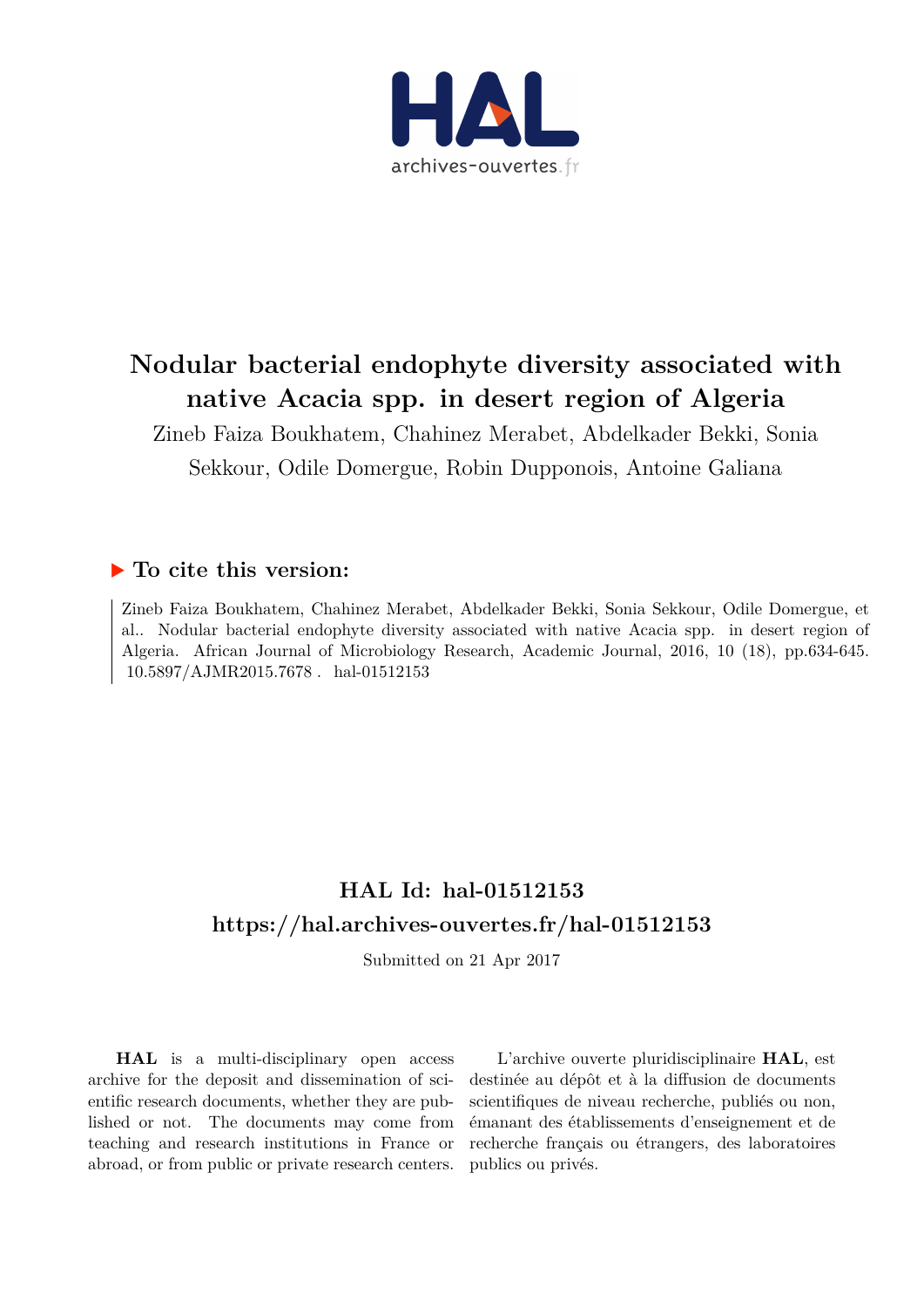## academicJournals

Vol. 10(18), pp. 634-645, 14 May, 2016 DOI: 10.5897/AJMR2015.7678 Article Number: 7DBAC6058391 ISSN 1996-0808 Copyright © 2016 Author(s) retain the copyright of this article http://www.academicjournals.org/AJMR

**African Journal of Microbiology Research**

*Full Length Research Paper*

# **Nodular bacterial endophyte diversity associated with native** *Acacia* **spp. in desert region of Algeria**

**Zineb Faiza Boukhatem<sup>1</sup> \*, Chahinez Merabet<sup>1</sup> , Abdelkader Bekki<sup>1</sup> , Sonia Sekkour<sup>1</sup> , Odile Domergue<sup>2</sup> , Robin Dupponois<sup>2</sup> and Antoine Galiana<sup>3</sup>**

<sup>1</sup>Laboratoire de Biotechnologie des Rhizobiums et Amélioration des Plantes, Département de Biotechnologie, Université Oran 1, Ahmed Ben Bella, Algeria.

<sup>2</sup>INRA, UMR LSTM, F-34398 Cedex 5, Montpellier, France. <sup>3</sup>CIRAD, UMR LSTM, F-34398 Cedex 5, Montpellier, France.

Received 21 July, 2015; Accepted 29 March, 2016

**Five species of** *Acacia (Acacia ehrenbergiana* **Hayne,** *A. nilotica* **(L.) Delile,** *A. seyal* **Delile,** *A. tortilis* **(Forssk.) Hayne and** *A. laeta* **Delile) indigenous to Tamanrasset (Algeria) were investigated for their nodulation status and nodular endophytic diversity.** *A. ehrenbergiana* **showed the highest nodulation ability across the different sites in this region, indicating the widespread occurrence of compatible rhizobia in the soils. Altogether 81 strains were purified. Among this endophytic strain collection, only four bacterial endophytes nodulated their respective host plants. On the basis of partial 16S rDNA sequencing, they were affiliated to** *Ensifer* **sp.,** *Ensifer teranga***,** *Mesorhizobium* **sp. and** *Rhizobium* **sp. Among the 79 non- symbiotic endophytes, 24 representative strains on the basis of PCR-RFLP profile obtained with MSPI enzyme digestion were characterized. They belonged to nine genera, namely:** *Paenibacillus, Ochrobactrum, Stenotrophomonas, Pseudomonas, Microbacterium, Rhizobium, Agrobacterium, Brevibacillus* **and** *Advenella.* **The isolated nodular endophytes in this study revealed a strong tolerance profile to salinity and high temperature. Principal component analysis confirmed that no correlation was found between bacterial tolerance to a maximum temperature of growth and soil depth of sampling. This tolerance profile was distributed over the three levels of soil depth sampling: 20, 40 and 60 cm. On the other hand, there was no relationship between** *in vitro* **tolerances of rhizobial strains to NaCl and high temperature and corresponding edaphoclimatic characteristics of the sampling sites. This study is a contribution to nodular bacterial diversity knowledge of desert African** *Acacia* **species growing in preserved ecosystems.**

**Key words:** *Acacia* spp., bacterial endophytic diversity, desert, nodules, salinity tolerance, temperature tolerance.

## **INTRODUCTION**

Endophytes can be defined as non-phytopathogenic organisms, which colonize plant tissues at least part of their lifetime (Wilson, 1995). They could accede to all vegetal compartments passively or actively (Hardoim et

\*Corresponding author. E-mail: hadir.okasha@alexmed.edu.eg. Tel: 01000775468.

Author(s) agree that this article remains permanently open access under the terms of the Creative Commons Attribution [License 4.0 International License](http://creativecommons.org/licenses/by/4.0/deed.en_US)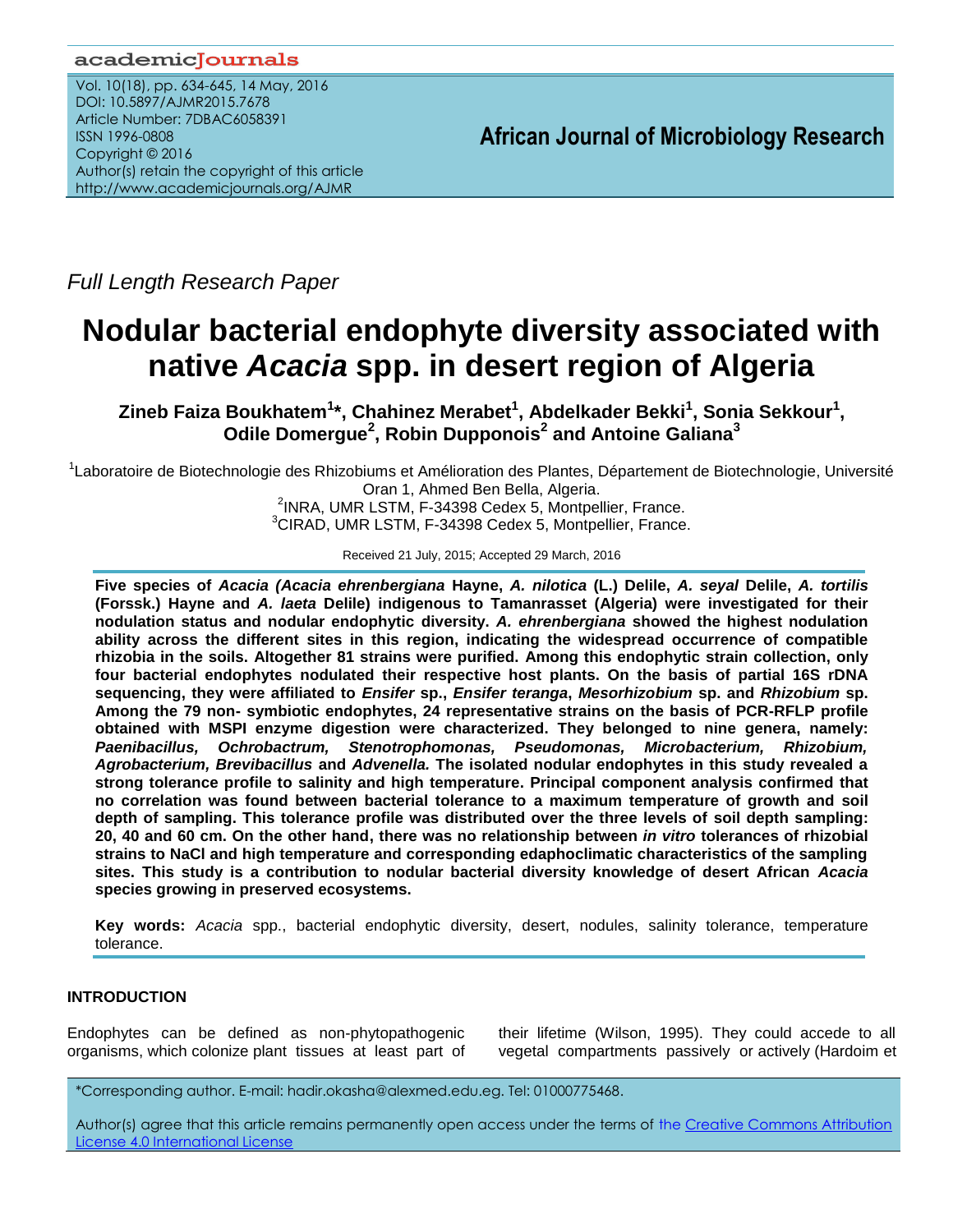al., 2008). This is true for legumes, which are characterized by their ability to establish symbiotic relationships with Bacteria Nodulating Legumes (BNL). This plantmicroorganism interaction gives rise to a neo-organ: the nodule where atmospheric nitrogen fixation takes place. It may host in addition to "nodulating endophytes" (BNL) a great variety of endophytic bacteria, including some rhizobial non-nodulating strains together with non rhizobial strains. Scientific attention focused on diversity of nodular endophytic bacteria, especially for cultivated species of legumes (Sturz et al., 1997; Bai et al., 2002; Li et al., 2008; Stajković et al., 2009; Ibanez et al., 2009). These efforts converged on improving crop yield both in quality and quantity. In contrast, little attention has been paid to the root-nodule bacterial endophyte of truly wild legumes; those whose ecology is not directly affected by human activities (Muresu et al., 2008) especially the trees. Endophytes have become in the last decades of a great interest due to their biotechnological applications. Their beneficial effects had been reviewed intensively as they could act as Plant Growth Promoters (PGP), enhance plant resistance to stress and disease and are producers of active secondary metabolites (Compant et al., 2010).

Tamanrasset is a vast desert region with an annual rainfall of 48 mm and mean temperature that ranges from -1 to 48°C following Algerian National Organization of Meteorology –ONM (2006). It is located in the South-east of Algeria. It harbors an interesting flora and is the only Algerian region where five indigenous species of *Acacia* are localized (Sahki et al., 2004; Ozenda, 1983): *Acacia ehrenbergiana* Hayne, *A. nilotica* (L.) Delile, *A. seyal* Delile, *A. tortilis* (Forssk.) Hayne and *A. laeta* Delile. These rustic leguminous trees survive under extremely harsh conditions of drought in dry oueds (dry rivers), are widely used for animal and human medicines preparation, and are source of fuel and animal feeding. In their natural distribution area, most of the African *Acacia* spp. were associated with *Mesorhizobium* (de Lajudie et al., 1998; Haukka et al., 1998; McInroy et al., 1999; Ba et al., 2002; Odee et al., 2002), *Ensifer* (syn. *Sinorhizobium*) (de Lajudie et al., 1994; Haukka et al., 1998; Khbaya et al., 1998; Ba et al., 2002) and, to a lesser extent, *Rhizobium* (McInroy et al., 1999; Nick et al., 1999) and *Bradyrhizobium* (Dupuy et al.,1994; McInroy et al., 1999; Odee et al., 2002). Some studies revealed leguminous tree non-symbiotic nodular endophytes as *Conzattia multixora* grown in Mexico (Wang et al., 2006), woody and shrub legumes growing in Ethiopia: *Crotalaria* spp., *Indigofera* spp., and *Erythrin abrucei* (Aserse et al., 2013). Many scientists working on African *Acacia* species symbionts did encounter bacteria non-nodulating endophytes; for example: *Ensifer meliloti, Rizobium tropici* and *Agrobacterium* –like strains associated with *A. tortilis* in Tunisia (Ben Romdhane et al., 2005); *Agrobacterium* associated with *Acacia gummifera* in Morroco (Khbaya et al., 1998) and *A. cyclops* and *A.*

*mollissima* in Senegal (de Lajudie et al., 1999). Only one study (Hoque et al., 2011) did reveal non-symbiotic endophytic bacteria diversity associated with two species of *Acacia*, namely *Acacia salicina* and *Acacia stenophylla* in arid and semi-arid regions of Australia. The aim of this work is to reveal nodulation status of *Acacia* species indigenous to Tamanrasset and the diversity of endophytic bacteria isolated from their nodule; it also aims to establish a possible relationship between bacterial affiliation/plant host and bacterial tolerance profile/ depths of soil sampling (20, 40 and 60 cm surrounding native trees).

#### **MATERIALS AND METHODS**

#### **Soil sampling and site description**

Soil samplings were collected from three depths (20, 40 and 60 cm) in a maximum diameter of 1meter around the trunks of vigorous trees. Each soil sample was kept in sealed bag for further use*.*  Prospect soils were neutral to slightly alkaline and non-saline except Oued Idekel with CW of 0.637 which is considered as slightly saline according to Durand scale (1983) (Table 1). All soils showed rocky, sandy and loamy texture, but Djnan Biga which was loamy, clayey and sandy. *Acacia* species were encountered in or on the sides of dried rivers (oueds). Tree species were not distributed homogeneously in the eight prospected sites. There is generally a numerical predominance of *A. ehrenbergiana* and *A. tortilis* when present in the studied sites.

#### **Nodules sampling**

Sampling was conducted in November (Rainy season is generally situated between June and September). Tree root nodules were prospected at the three depths cited above. No nodules were found *in natura*. Seeds were harvested by the trees of every sampling site when they were present; for *Acacia laeta*, they were supplied gracefully by Forestry Direction of Tamanrasset. Trapping assay was performed using the collected soil with seeds of associated *Acacia* species: seeds of native species *Acacia nilotica*, *A. ehrenbergiana*, *A. seyal*, *A. tortilis*, and *A. laeta* were scarified and surface sterilized by treating with concentrated (95%)  $H<sub>2</sub>SO<sub>4</sub>$  for 120, 30, 30, 30, and 20 min, respectively. They were then rinsed thoroughly with sterile distilled water and germinated on 0.8% (w/v) water agar at 28°C for two to five days. The germinated seeds were then transferred in aseptic conditions into Gibson tubes (Gibson, 1980) containing sterile Jensen nitrogen-free medium (Vincent, 1970). Plants were grown in an incubation chamber as described by Diouf et al. (2007). After 1 week of growth, 1 mL of stirred soil suspension was added to each tube. Soil suspension was obtained from 10 g of each soil sample added to 90 mL of sterile buffered saline, pH 7 (NaCl 0.15 M,  $KH_2PO_4$  0.002 M, Na<sub>2</sub>HPO<sub>4</sub> 0.004 M) and shaken for 1 h. Four replicates were tested for each soil sample. Un-inoculated plants served as controls. 208 tubes were prepared. Plants were observed for nodule formation 6 weeks after germination, and fresh nodules were collected and conserved under desiccated condition in tubes containing CaCl<sub>2</sub> crystals.

#### **Bacterial strains isolation and culture conditions**

The root nodules were washed by immersion in 70% (v/v) ethanol for 30 s, rinsed with sterile distilled water, then rehydrated for 1 h.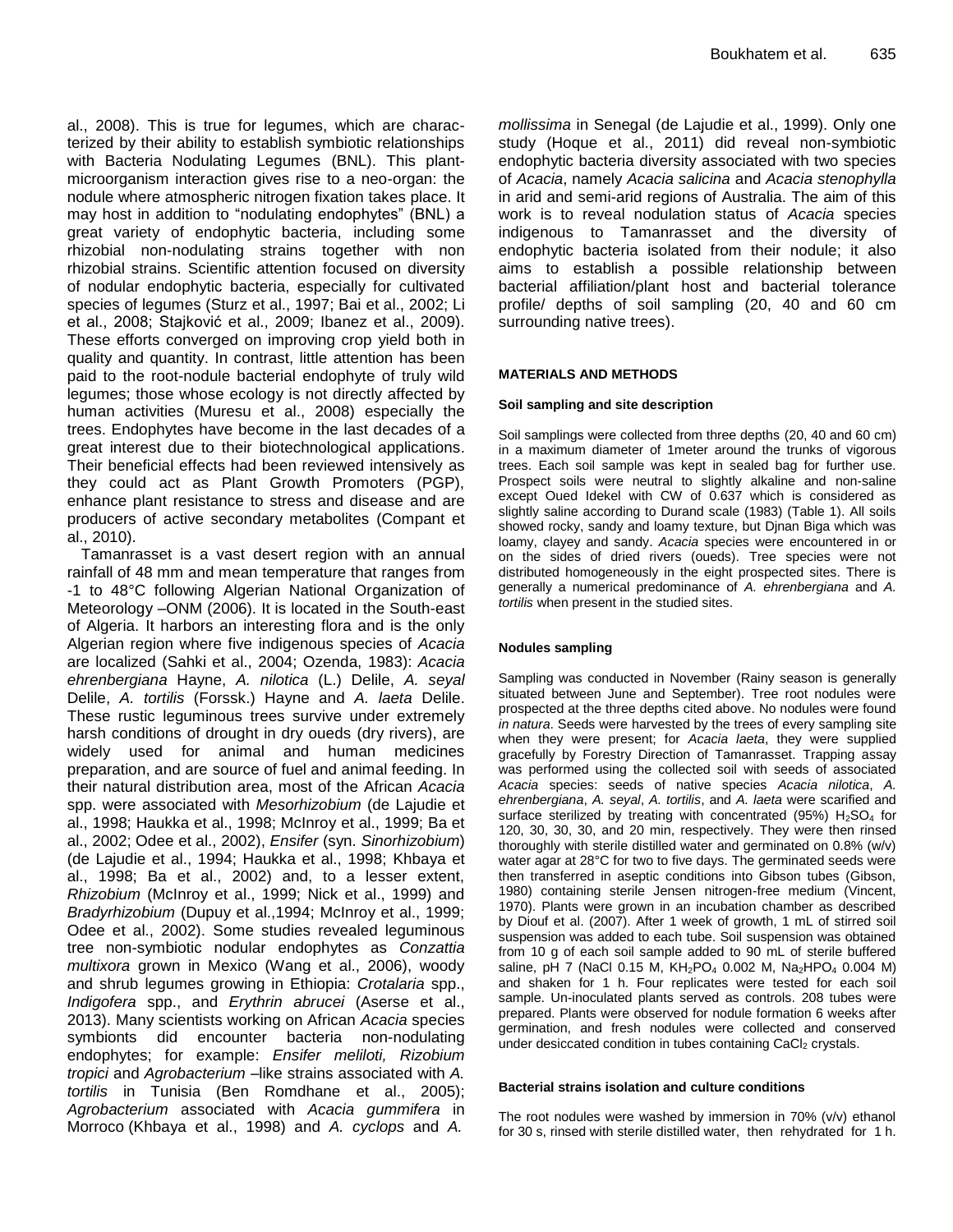**Table 1.** Sampled soil characterization and localization and *Acacia* spp. nodulation status.

| Sampling sites localization Acacia species<br>in Tamanrasset | encountered      | <b>Number of nodulated</b><br>plants/4Gibson tubes inoculated<br>by 10 <sup>-1</sup> of soil suspension | Depth of soil<br>sampling cm | Soil<br>conductivity<br>(mS/cm <sup>2</sup> ) | Soil pH   |
|--------------------------------------------------------------|------------------|---------------------------------------------------------------------------------------------------------|------------------------------|-----------------------------------------------|-----------|
| Djnen Biga<br>22°33.683N                                     | A. ehrenbergiana | 3                                                                                                       | 20                           | <b>ND</b>                                     | <b>ND</b> |
| 005°23.754 E<br><b>ALT 3735FT</b>                            |                  |                                                                                                         |                              |                                               |           |
|                                                              |                  | 1                                                                                                       | 20                           |                                               |           |
|                                                              | A. albida        | 2                                                                                                       | 40                           |                                               |           |
|                                                              |                  | 2                                                                                                       | 60                           |                                               |           |
| Oued In Deladg                                               |                  | 4                                                                                                       | 20                           |                                               |           |
| 22°56.004 N                                                  | A. ehrenbergiana | 2                                                                                                       | 40                           | 0.105                                         | 7.70      |
| 005°52.851 E                                                 |                  | 3                                                                                                       | 60                           |                                               |           |
| <b>ALT 4554FT</b>                                            |                  | 0                                                                                                       | 20                           |                                               |           |
|                                                              | A. nilotica      | $\overline{\mathbf{c}}$                                                                                 | 40                           |                                               |           |
|                                                              |                  | $\overline{c}$                                                                                          | 60                           |                                               |           |
|                                                              |                  | 0                                                                                                       | 20                           |                                               |           |
|                                                              | A. albida        | 0                                                                                                       | 40                           |                                               |           |
|                                                              |                  | 0                                                                                                       | 60                           |                                               |           |
|                                                              |                  | 2                                                                                                       | 20                           |                                               |           |
| Oued Tassena                                                 | A. tortilis      | 4                                                                                                       | 40                           |                                               |           |
| 35°35.240 N                                                  | (predominant)    | 4                                                                                                       | 60                           |                                               |           |
| 000°48.527O                                                  |                  | 3                                                                                                       | 20                           | 0.078                                         | 8.17      |
| ALT 358FT                                                    | A. leata         | 3                                                                                                       | 40                           |                                               |           |
|                                                              |                  | $\overline{\mathbf{c}}$                                                                                 | 60                           |                                               |           |
|                                                              |                  | 2                                                                                                       | 20                           |                                               |           |
|                                                              | A. ehrenbergiana | 4                                                                                                       | 40                           |                                               |           |
|                                                              |                  | 3                                                                                                       | 60                           |                                               |           |
|                                                              |                  | 3                                                                                                       | 20                           |                                               |           |
|                                                              | A. ehrenbergiana | 4                                                                                                       | 40                           |                                               |           |
| Oued Tamezzegine                                             |                  | 4                                                                                                       | 60                           |                                               |           |
| 22°35.218 N                                                  |                  | $\overline{\mathbf{c}}$                                                                                 | 20                           |                                               |           |
| 005°23.815 E                                                 | A. nilotica      | 0                                                                                                       | 40                           | 0.149                                         | 7.8       |
| ALT 3740FT                                                   |                  | 1                                                                                                       | 60                           |                                               |           |
|                                                              |                  | 3                                                                                                       | 20                           |                                               |           |
|                                                              | A. tortilis      | 4                                                                                                       | 40                           |                                               |           |
|                                                              |                  | 3                                                                                                       | 60                           |                                               |           |
| Oued Idekel                                                  |                  | 0                                                                                                       | 20                           |                                               |           |
| 22°33.783 N 005°24.020E                                      | A. nilotica      | 0                                                                                                       | 40                           | $0.637*$                                      | 7.8       |
| <b>ALT3732 FT</b>                                            |                  | 1                                                                                                       | 60                           |                                               |           |
|                                                              | A. seyal         | 0                                                                                                       | 20                           |                                               |           |
|                                                              | (predominant)    | $\overline{\mathbf{c}}$                                                                                 | 40                           |                                               |           |
| Oued Taghemout                                               |                  | 0                                                                                                       | 60                           |                                               |           |
| 22°58.640 N                                                  |                  | 0                                                                                                       | 20                           |                                               |           |
| 005°40.892 E                                                 | A. seyal         | 0                                                                                                       | 40                           | 0.148                                         | 7.7       |
| <b>ALT 5461FT</b>                                            |                  | 1                                                                                                       | 60                           |                                               |           |
|                                                              |                  | 0                                                                                                       | 20                           |                                               |           |
|                                                              | A. tortilis      | 0                                                                                                       | 40                           |                                               |           |
|                                                              |                  | 0                                                                                                       | 60                           |                                               |           |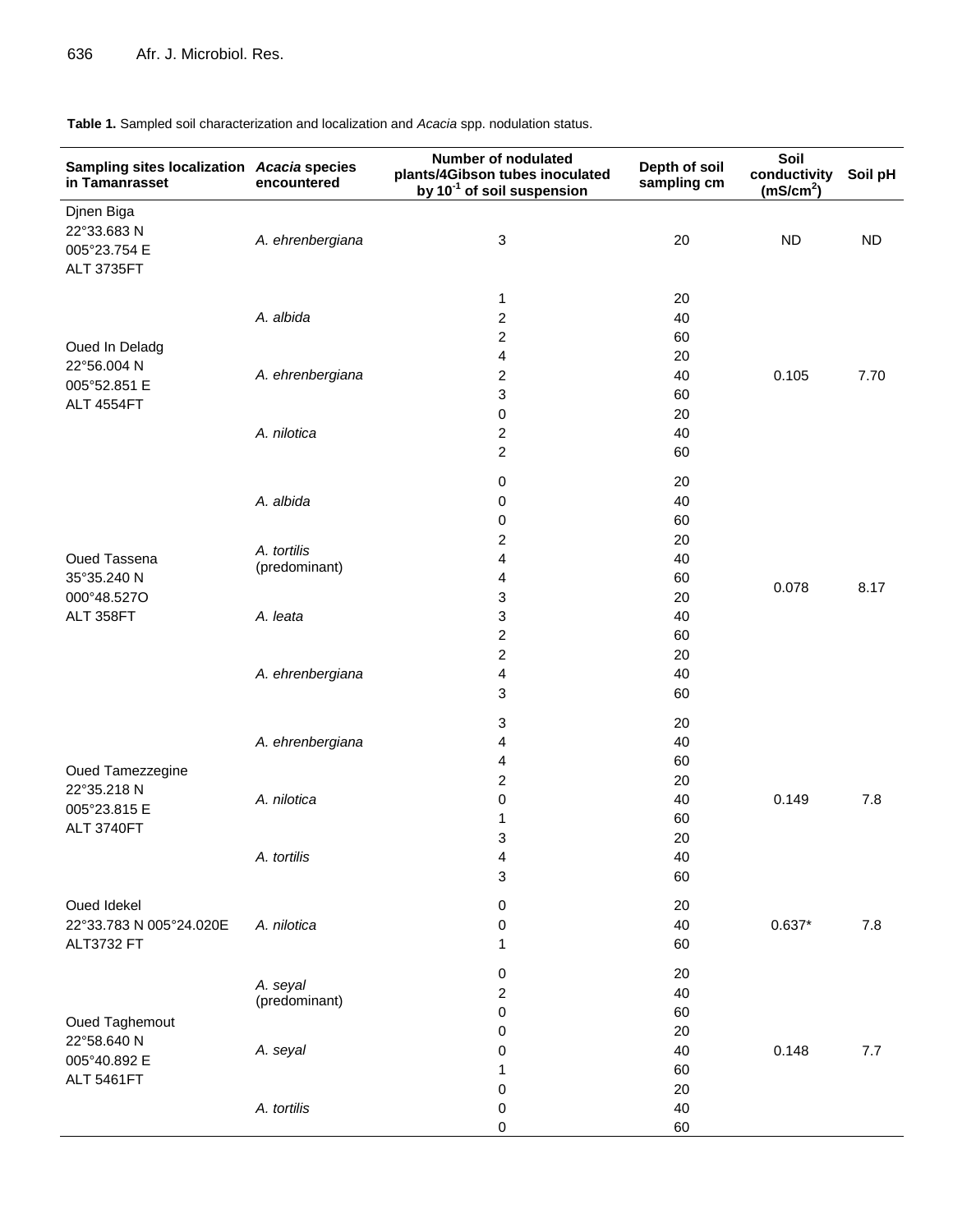#### **Table 1.** Contd.

|                                   | A. tortilis      | 0 | 20 |       |      |
|-----------------------------------|------------------|---|----|-------|------|
| Oued In Tounin (Tasekra)          | (predominant)    |   | 40 | 0.326 | 7.69 |
| 22°56.004 N                       | A. ehrenbergiana |   | 60 |       |      |
| 005°52.851 E<br><b>ALT 4554FT</b> |                  | 2 | 20 |       |      |
|                                   |                  | 3 | 40 |       |      |
|                                   |                  | 3 | 60 |       |      |
| Oued Tan-Assennane<br>22°44.543 N |                  | 0 | 20 |       |      |
|                                   |                  | 2 | 40 |       |      |
| 005°38.291 E                      | A. leata         |   |    | 0.082 | 7.04 |
| <b>ALT 4112FT</b>                 |                  |   | 60 |       |      |

**\***Soil slightly saline.

They were individually surface-sterilized by immersion in 35%  $H_2O_2$ for 15 s to 2 min according to their size, and then rinsed in successive baths of sterile distilled water. After crushing, the nodule homogenates were spread onto yeast extract-mannitol agar (YMA) plates (Vincent, 1970). One to three isolated colonies per nodule homogenate were obtained from successive streaking on YMA plates. Their purity and membrane nature were checked by phasecontrast microscopy and Gram coloration respectively. Colony shape and color were determined using a magnifying glass. Pure cultures were then cryogenically preserved (-80°C) in yeast extractmannitol medium (YEM) adjusted to 30% (v/v) glycerol.

#### **Tolerance of bacterial isolates to salinity and temperature**

All tests were carried out in triplicate. Inoculation isolates were grown in YEM liquid medium to log phase (corresponding to approximately 10 $9^{\circ}$  colony-forming units mL<sup>-1</sup>). In test plates, inoculation was performed with 10 µl of these cultures. The results were scored after 7-day incubation. Positive results were reported when bacterial colonies were observed under a binocular microscope at 950 magnification. Tolerance to salinity was tested on YEM agar plates containing NaCl concentrations of 170, 340, 510, 680, 860, and 1034 mM incubated at 28°C. For temperature tolerance, YMA plates were inoculated and incubated at four different temperatures: 35, 40, 45, and 50°C.

#### **Nodulation test**

The nodulation ability of the obtained bacterial isolates was checked by inoculating seedlings of the corresponding *Acacia* species grown in hydroponic conditions. Tubes were filled with Broughton and Dilworth N-free nutrient solution (Broughton and Dilworth, 1971); a tab paper for plant support was introduced, then the tubes were sealed with aluminum folder and a rubber band and were sterilized. After cooling, central hole was dug for seedling introduction. One week after germination, three plants per Acacia species were inoculated with approximately 2 mL of bacterial suspension at 10<sup>9</sup> cells mL<sup>-1</sup> of each isolate. Uninoculated controls were included. Plants were transferred to a greenhouse and watered with a sterilized Broughton and Dilworth (1971) N-free nutrient solution (Broughton and Dilworth), when it was necessary. Five weeks after inoculation, plants were harvested to estimate the infectivity and effectivity of bacterial isolates based on the presence of nodules, nodule color, visual observation of plant vigor, and foliage color. The bacterial isolates were recorded as nodulating or non-nodulating.

#### **16S PCR-RFLP**

Selected and isolated colonies were homogenized into sterile 1.5 mL centrifuge tubes with 50 µl of sterile Milli-Q water; suspensions were centrifuged at 6000 g for 5 min and washed twice. Pellets were re-suspended and then stored at 20°C until PCR use. The universal eubacterial 16SrRNA gene primers FGPS 6 (5′-GGA GAG TTA GATCTT GGC TCA G-3′) and FGPS 1509 (5′-AAG GAGGGG ATC CAG CCG CA-3′) (Normand et al., 1992) were used, and PCR was performed as follows: An initial cycle of denaturation at 94°C for 5 min, 36 cycles of denaturation at 94°C for 30 s, annealing at 56°C for 30 s, extension at 72°C for 2 min, and a final extension at 72°C for 7 min. The PCR products were checked by 0.8% (w/v) agarose gel electrophoresis in Tris/acetate/ EDTA (TAE) buffer (40 mMTris-acetate, 1 mM EDTA, pH 8.3). Bands were excised and DNA was purified using a QIAquick gel extraction kit (Qiagen, Courtaboeuf, France). The final 16S ADN product was digested by restriction enzyme MPS I (Promega) as follows: 8 µ of PCR product, 2 µL buffer 10X, restriction enzyme (10U/µL) 0.5 µL and qsp 20 µL PCR water. The restriction digests were incubated during 1 h 30 min at 37°C and checked on agarose-gel (3%) electrophoresis to ensure they had gone to completion in TBE buffer (89 mmol Tris base, 89 mmol boric acid, 2 mmol EDTA, pH 8.0). The gels were run at 40V:15 min then at 80V: 1 h 45 min. Gels were stained by addition of ethydium bromide (1mg mL $^{-1}$ ), and photographed by RAISER camera (Germany) with Perfect Image software, V-5.3 (Clara vision). The gel profiles of RFLP pattern were done with phoretix 1D software (Totallab, 2013). The patterns were converted to matrix of zero and one depending on the presence or absence of bands for different strains. Dice's similarity coefficients were then calculated between pairs of bands. Strains were grouped by using the unweighted pair group method with arithmetic averages (UPGMA), dendrogram construction utility<br>(DendroUPGMA) at S. Garcia-Vallve, Biochemistrv and (DendroUPGMA) at S. Garcia-Vallve, Biochemistry and Biotechnology Department, Rovira i Virgili University, Tarragona, Spain [http://genomes.urv.cat/UPGMA/] and tree dyn application (Dereeper et al., 2010).

#### **Partial 16S rRNA gene sequencing**

The final 16S ADN product (following the methodology cited previously) was sequenced using primers FGPS6, FGPS1509, and 16S-1080r (5′-GGG ACT TAA CCC AAC ATC T-3′) (Sy et al., 2001). Sequencing reactions were analyzed on an Applied Biosystems model 310 DNA automated sequencer using a Big Dye Terminator Cycle Sequencing Kit (Perkin Elmer Applied Biosystems). Sequences were corrected using CHROMASPRO 5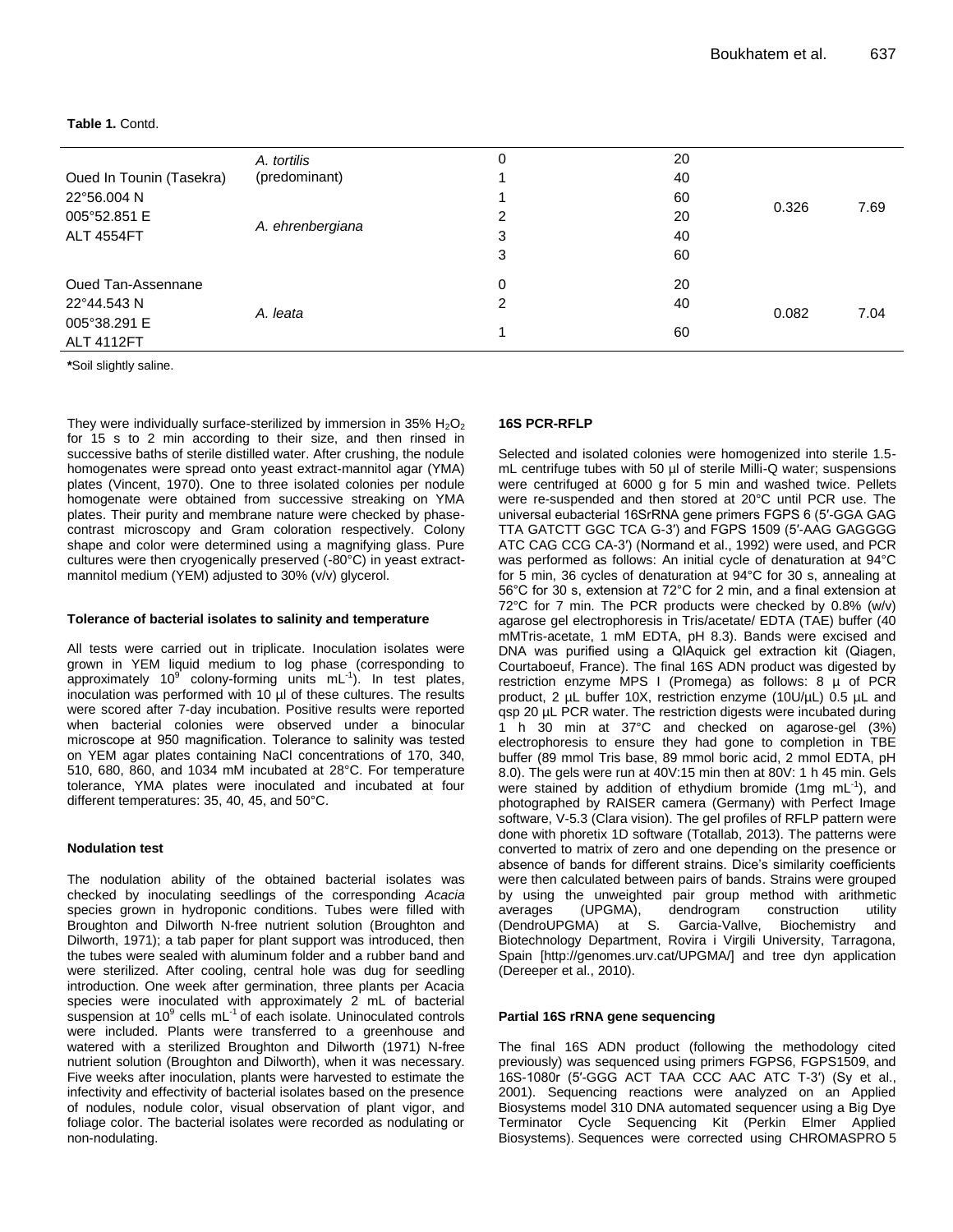(Technelysium Pty Ltd., Tewantin, Australia) before alignment and analysis of the 16S rRNA gene sequences using CLUSTAL X software (Thompson et al., 1997). Phylogenetic analysis was inferred using the neighbor-joining method (Saitou and Nei, 1987) calculated by the Kimura method (Kimura, 1980). The 16S rRNA gene sequences of the type strains of the various genera used in this study were retrieved from the GenBank/EMBL database and used for cladistic analysis. A bootstrap analysis using 1000 replications was performed. The 16S rRNA gene sequences of selected Acacia non-nodulating strains were deposited in the GenBank database under accession numbers (Table 2) and were included in the phylogenetic tree.

#### **Statistical analyses**

Principal component analysis (PCA) was performed to examine the relationships between depth of sampling and *in vitro* bacterial tolerance to salinity and maximum temperature of growth, and a Factorial correspondence analysis (FCA) was performed to visualize the relationships between rhizobial taxa, as defined from the partial 16S rRNA gene-based phylogeny, and Acacia host species. Computations and graphical display for both methodologies were made using the XLSTATTM software package (version 2010.5.04, Addinsoft, Paris, France, http://www.xlstat.com)

## **RESULTS AND DISCUSSION**

## **Nodulation status of Tamanrasset native** *Acacia* **species**

Tamanrasset is considered as a desert region with an annual rainfall less than 100 mm. Sampling was conducted in November, two months after the rainy season to optimize the chances to find nodules, but none was encountered *in natura*. Host trapping assay showed the highest number of nodulated plants inoculated with soil suspension obtained from 40 and 60 cm instead of 20 cm of sampling depth. This could be due to relative soil humidity which allows rhizobial surviving; in stressful environments compatible rhizobial populations may be transiently insufficient or non-existent in the surface soil (Wolde-meskel et al., 2004).

There was no nodulation on root of *A. albida* with Oued Tassena soil suspension contrary to that of Oued in Daladg. The same goes for *A. laeta* which was poorly nodulated in association with Oued Tan-Assennane soil compared to those of Oued Tassena. Whereas, *A. nilotica* was poorly nodulated whatever the soil origin. This could be due to the low level of compatible rhizobial population. The highest nodulation pattern was observed on roots of *A. ehrenbergiana* followed by *A. tortilis.* Both species were dominant numerically when they were present at the prospected sites, so we could assume that rhizobial population correlates to tree's density as reported by Thrall et al. (2007).

The obtained nodules had a determinate and indeterminate shape whatever host species and prospected site; while observed Acacia's nodules in literature were indeterminate and woody (Sprent, 1989).

## **Nodular endophytic bacteria phentotypic and symbiotic characterization**

81 isolates were obtained from nodules of the five *Acacia* spp. All purified strains showed fast growth (2 to 3 days). The majority of colonies was translucent or white watery; some were pointy in form and others were "marbled" (milky curdled type). All were gram negative coccobacillus with the occurrence of some rods.

Only four endophytic bacteria were true symbiont by their nodulation ability of host trap species (Table 2). This paucity of nodulation for endophytic nodular bacteria had been reported for true wild legumes by Muresu et al. (2008). These authors had given some hypotheses to explain this phenomenon: sterilization techniques did not allow rhizobial recovery; moreover salinity or acidity of isolation culture media could interfere with surviving of rhizobia. Finally the predominant endophytic non rhizobial bacteria may produce antagonistic compound affecting symbiont growth.

There were no marked difference between uninoculated plants and inoculated ones, so we could not suggest a plant growth promotion effect of these non nodulating endphytes.

## **Nodular endophytic bacteria genetic diversity**

The blast results from nearly full-length 16S rRNA gene sequences (> 1300 nt) for symbiotic nodulating bacteria classified them as *Ensifer teranga*, *Ensifer* sp., *Mesorhizobium* sp. and *Rhizobium* sp. (Table 2). These results are in agreement with studies on African symbiont diversity (de Lajudie et al., 1994, 1998; Nick et al., 1999). Among the 79 non nodulating endophytes, 24 representative strains were genetically characterized. Bacteria were selected on the basis of their macroscopic aspects and PCR-RFLP profile after digestion with MSPI enzyme. In our study, it is highly discriminating. This discrimination power has also been reported by Fall et al. (2008). Selected strains belonged to nine genera (Table 2) namely: *Paenibacillus, Ochrobactrum, Stenotrophomonas, Pseudomonas, Microbacterium, Rhizobium, Agrobacterium, Brevibacillus, Advenella*. On the basis of phylogenetic study, five major groups were distinguished (Figure 1). The first group included nodulating reference strains and an *Agrobacterium* sub-group affiliated with *Agrobacterium tumefaciens* ; it included two strains blasted as *Rhizobium* sp. (N141a, L120T) and *Agrobacterium tumefaciens* (N70a) ; the second subgroup included *Ochrobactrum* genus: E85b close to *O. intermedium* ; and L30b, S180b, E46b close to *O. anthropi*. The second group was constituted by *Pseudomonas aeruginosa* sub-cluster close to N141B, E136a; an *Advenella kashmirensis* branch associated with T21b and *Stenotrophomonas maltophila* close to N97b3, E136c, N97B. For the two other clusters, the first is affiliated to *Microbacterium oxydans* including N142b2,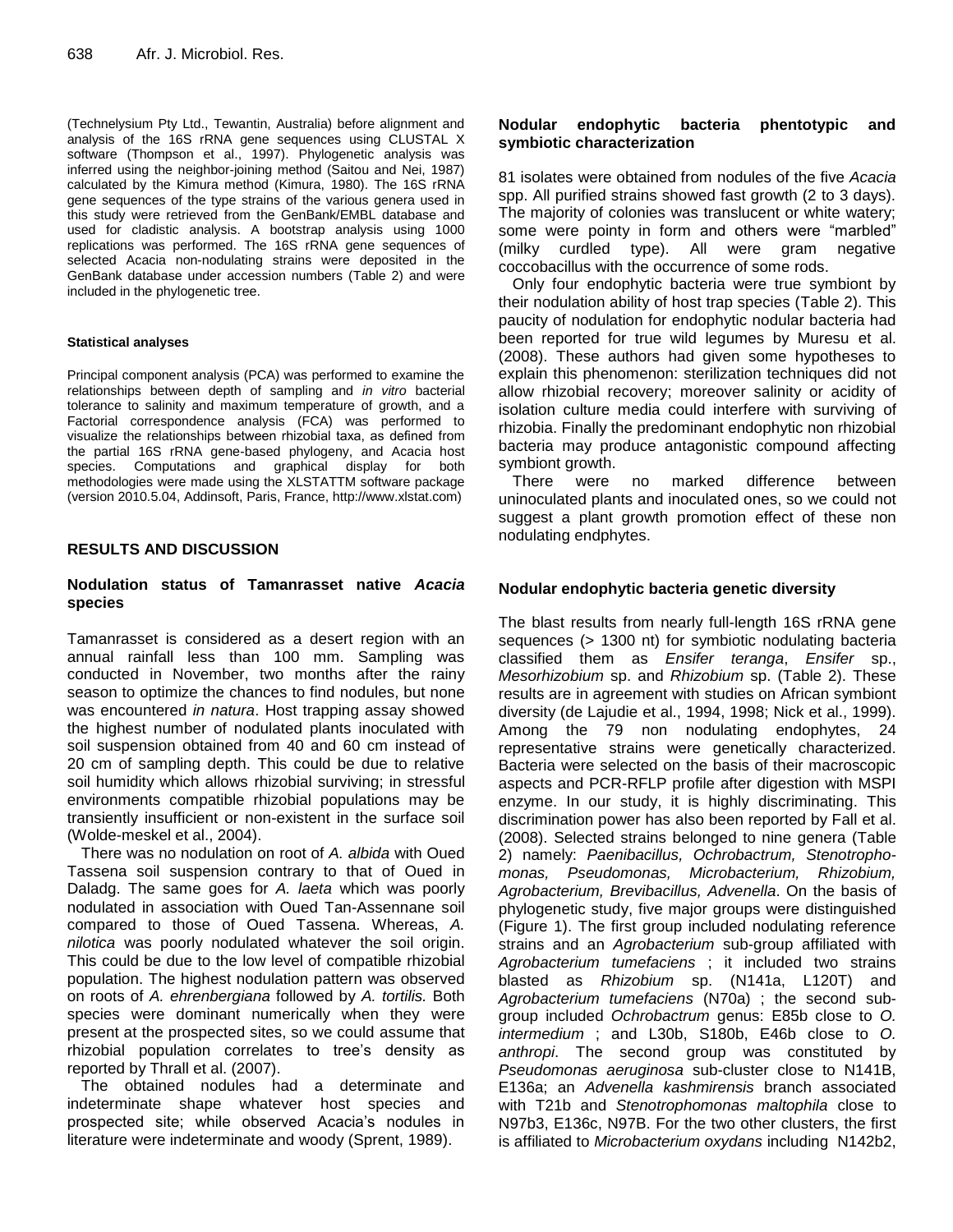**Table 2**. Molecular and tolerance profile characterization of *Acacia* species nodular endophytes.

| <b>Strains</b><br>(Accession<br>number) | <b>Closest partial</b><br>16S rRNA<br>Gene<br>sequence * | <b>Maximum</b><br>strain<br>temperature<br>tolerance (°C) | <b>Maximum strain</b><br>salinity<br>tolerance (mM) | Associated host Site of<br>plant | sampling<br>localization                                                | Depth of<br>sampling<br>(cm) |
|-----------------------------------------|----------------------------------------------------------|-----------------------------------------------------------|-----------------------------------------------------|----------------------------------|-------------------------------------------------------------------------|------------------------------|
| Renodulating                            |                                                          |                                                           |                                                     |                                  |                                                                         |                              |
| E60 (HQ836175)                          | Ensifer teranga                                          | 50                                                        | 340                                                 | A. ehrenbergiana                 | Oued Tin Amezzegin                                                      | 60                           |
| T82 (HQ836175)                          | Ensifer sp.                                              | 40                                                        | 1034                                                | A. tortilis                      | OuedTassena                                                             | 60                           |
| A121 (HQ836160)                         | Mesorhizobium<br>sp.                                     | 40                                                        | 680                                                 | F. albida                        | Oued In Daladg                                                          | 60                           |
| N145 (HQ836162)<br>Non nodulating       | Rhizobium sp.                                            | 40                                                        | 680                                                 | A. nilotica                      | Oued In Daladg                                                          | 60                           |
| E85b (KM894187)                         | Ochrobactrum<br>intermedium                              | 40                                                        | 1034                                                | A. ehrenbergiana                 | Dinen<br><b>Biga</b><br>22°33.683N<br>005°23.754 E<br><b>ALT 3735FT</b> | 20                           |
| E136c (KM894178)                        | Stenotrophomo<br>nasmaltophilia                          | 50                                                        | 1034                                                | A. ehrenbergiana                 |                                                                         | 60                           |
| E136a (KM894176)                        | Pseudomonas<br>aeruginosa                                | 45                                                        | 1034                                                | A. ehrenbergiana                 | Oued In Deladg                                                          | 60                           |
| N142B (KM894185)                        | Microbacterium<br>oxydans                                | 40                                                        | 1034                                                | A. nilotica                      | 22°56.004 N                                                             | 40                           |
| N142b2 (KM894196)                       | Microbacterium<br>oxydans                                | 40                                                        | 1034                                                | A. nilotica                      | 005°52.851 E<br><b>ALT 4554FT</b>                                       | 40                           |
| N141B (KM894177)                        | Pseudomonas<br>aeruginosa                                | 45                                                        | 1034                                                | A. nilotica                      |                                                                         | 40                           |
| N141a (KM894198)                        | Rhizobium sp.                                            | 50                                                        | 1034                                                | A. nilotica                      |                                                                         | 40                           |
| L120T (KM894194)                        | Rhizobium sp.                                            | 40                                                        | 680                                                 | A. laeta                         |                                                                         | 40                           |
| E46b (KM894190)                         | Ochrobactrum<br>anthropi                                 | 40                                                        | 1034                                                | A. ehrenbergiana                 |                                                                         | 60                           |
| L30b (KM894179)                         | Ochrobactrum<br>anthropi                                 | 40                                                        | 1034                                                | A. laeta                         | <b>Oued Tassena</b><br>35°35.240 N                                      | 40                           |
| L29b (KM894183)                         | Peanibacillussp                                          | 50                                                        | 510                                                 | A. laeta                         | 000°48.527O<br>ALT 358FT                                                | 40                           |
| T21b (KM894192)                         | Advenella<br>kashmirensis                                | 40                                                        | 1034                                                | A. tortilis                      |                                                                         | 60                           |
| T20C (KM894195)                         | Paenibacillus<br>humicus                                 | 40                                                        | 510                                                 | A. tortilis                      |                                                                         | 40                           |
| N70a (KM894180)                         | Agrobacterium<br>tumefaciens                             | 40                                                        | 1034                                                | A. nilotica                      | Oued Tamezzegine<br>22°35.218 N<br>005°23.815 E<br>ALT 3740FT           | 60                           |
| T76c (KM894181)                         | Paenibacillus<br>glycanilyticus                          | 40                                                        | 510                                                 | A. tortilis                      |                                                                         | 20                           |
| N97b3 (KM894189)                        | Stenotrophomo<br>nasmaltophilia                          | 40                                                        | 1034                                                | A. nilotica                      | Oued Idekel<br>22°33.783<br>N<br>005°24.020EALT373<br>2 FT              | 60                           |
| N97B (KM894184)                         | Stenotrophomo<br>nasmaltophilia                          | 45                                                        | 1034                                                | A. nilotica                      |                                                                         | 60                           |
| S178a (KM894182)                        | Paenibacillus<br>glycanilyticus                          | 50                                                        | 1034                                                | A. seyal                         | <b>Oued Taghemout</b>                                                   | 40                           |
| S186a (KM894193)                        | Paenibacillus<br>humicus                                 | 50                                                        | 1034                                                | A. seyal                         | 22°58.640 N<br>005°40.892 E                                             | 20                           |
| S186B (KM894191)                        | <b>Brevibacillus</b><br>nitrificans                      | 50                                                        | 1034                                                | A. seyal                         | ALT 5461FT                                                              | 20                           |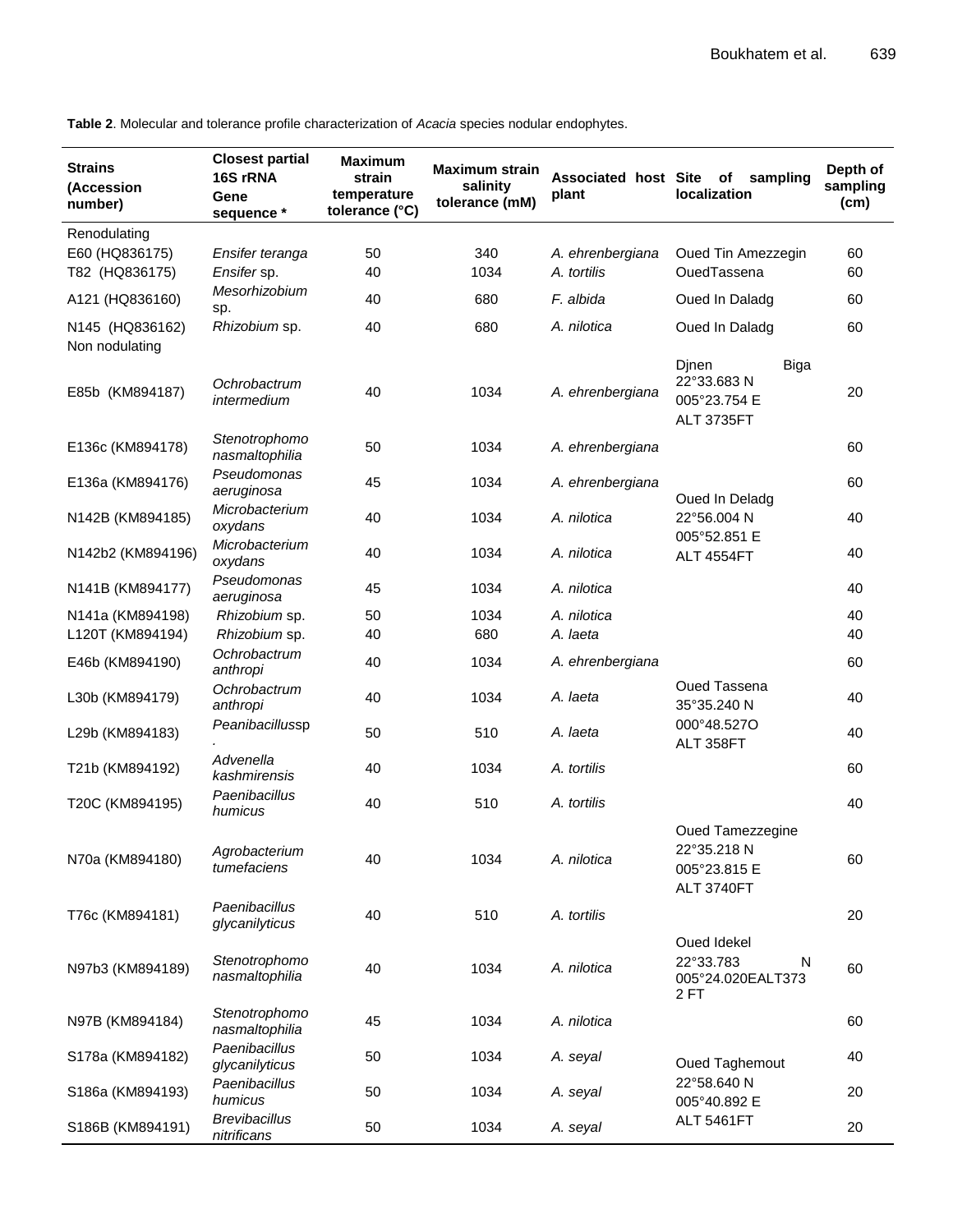|  | Table 2. Contd. |
|--|-----------------|
|  |                 |

| S180b<br>(KM894186)              | Ochrobactrum<br>anthropi | 45 | 1034 | A. seyal    |                                                                        | 40 |
|----------------------------------|--------------------------|----|------|-------------|------------------------------------------------------------------------|----|
| T160b<br>(KM894199)              | Pseudomonas<br>sp.       | 45 | 680  | A. tortilis | Tounin<br>Oued<br>In<br>(Tasekra)                                      | 60 |
| T159b<br>(KM894197)              | Peanibacillus<br>sp.     | 40 | 1034 | A. tortilis | 22°56.004 N<br>005°52.851 E<br><b>ALT 4554FT</b>                       | 60 |
| L <sub>105</sub> b<br>(KM894188) | Peanibacillus<br>sp.     | 45 | 1034 | A. laeta    | Tan-<br>Oued<br>Assennane<br>22°44.543 N<br>005°38.291 E<br>ALT 4F96FT | 40 |

**\*** Similarity of 99%.

N142B and the second to *Brevibacillus nitrificans*  associated with S186B. The last group included all the *Paenibacillus* genera: *Paenibacillus glycanilyticus* close to T76c, S178a and P*aenibacillus humicus* affiliated with S186a, T20C. We recorded a strong sub-group blasted as *Paenibacillus* sp. not affiliated to reference strains which included L105b, L29b and T159b.

N70a and N141a are at the same phylogenetic position; the first one is affiliated to *A. tumefaciens* while the second to *Rhizobium* sp. Moreover, in the phylogenetic tree (Figure 1), strain L120T has the same phylogenetic position as *A. tumefaciens* but is affiliated to *Rhizobium* sp.. These results highlighted the monophyletic status of *Rhizobium* and *Agrobacterium* (Young et al., 2001; Sawada et al., 2003; Farrand et al., 2003); even partial sequencing of 16S R DNA did not give an exact taxonomic position.

Generally, *Paenibacillus* is the second most abundant genera from nodule endophyte isolates (Velasquez et al., 2013). In our study, it was predominant. A study conducted by Hoque et al. (2011) on nodular endosymbiotic bacteria isolated from *Acacia stenophylla* and *Acacia salicina,* native species in Australia reported an unexpected diversity of about 19 genera. Eight of them are similar with our findings but *Advenella kashmirensis* was not reported as presenting a status of endophyte in literature. There are other studies on native legumes in arid and semi-arid regions in Tunisia (Benhizia et al., 2004, Zakhia et al., 2006); noninoculated legumes in the Mediterranean basin (Muresu et al., 2008) and perennial *Lespedesa* in South Korea (Palaniappan et al., 2010) revealed the same or different affiliations as cited above, but always a remarkable diversity.

## **Tolerance profile to salinity and high temperatures of bacterial strains**

Nearly 80% of characterized strains tolerated 1034 mM of

salinity and five grew at 50°C (Table 2). A Principal Component Analysis (PCA) was used to explore variation of *in vitro* bacterial tolerance to salinity and a maximum temperature of growth according to depth of sampling. The three principal components accounted for 41.43, 36.06 and 22.5%, respectively. There was no relationship between these parameters. As clearly confirmed by PCA (Figure 1), no correlation was found between bacterial tolerance to a maximum temperature of bacterial growth and depth of sampling (r= -0.196); even a slight correlation was revealed between bacterial tolerance to salinity and depth of sampling with  $r = 0.201$ .

In a previous work, we found out (Boukhatem et al., 2012) that there were no relationship between *in vitro* tolerances of rhizobial strains to NaCl and high temperature and corresponding edaphoclimatic characteristics of the sampling sites. These findings were in agreement with this present study; maximum *in vitro* strain salinity tolerance was reported for bacterial endophytes originated from slightly saline soil (Oued Idekel) than those from non-saline sites (Table 1 and Figure 2). The isolated nodular endophytes in this study revealed a strong tolerance profile which made them to survive in soils suffering from harsh conditions. It was proven previously that salt-tolerant and temperatureresistant characteristics made the bacteria adapt to extreme environments (Tripathi et al., 2002; Tehei and Zaccai, 2005). This resistance profile was distributed over the three levels of soil sampling: 20, 40 and 60 cm (Table 2). Whilst, endophyte colonization may originate from other source other than rhizosphere, such as phyllosphere, anthosphere, or spermosphere (Hallmann et al., 1997). In this study, soil suspension trapping methodology was used. The main source of endophytes was soil and to a lesser degree endophytes were acquired by horizontal transfer (they were present into seeds). We suppose that in natural conditions, even bacteria presented a high tolerance profile. Environmental temperature could affect the fluctuation of bacterial endophytes (Mocali et al., 2003) and stressful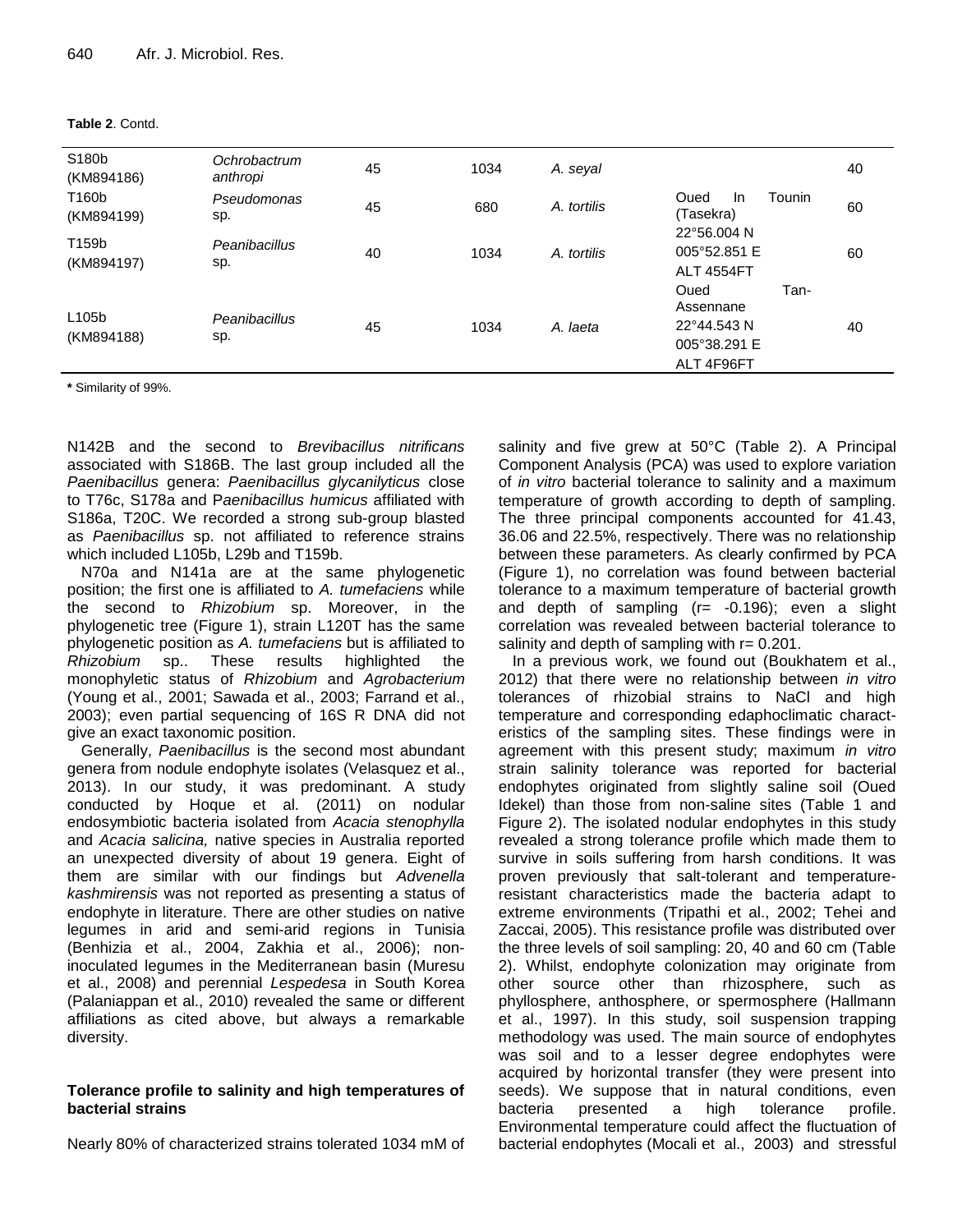

0.02

Figure 1. Phylogenetic tree based on nearly full-length 16S rRNA gene sequence (> 1300 nt) analysis of nodule endophytic bacteria of native *Acacia* sp. in Tamanrasset and reference strains (renodulating and endophytic). Neighbor-Joining method integrating Kimura 2 distance was used. Data are bootstrap values issued from 1000 repetitions. One strain listed in Table 1 was not included in the phylogenetic tree since its nucleotide length was <1300 nt.

conditions could drive the selection toward higher frequencies of infection as it has been proven for grasses associated with fungal endophytes (Jensen and Roulund, 2004). On the other hand, when legume plants are exposed to complex communities they selectively regulate access and accommodation of bacteria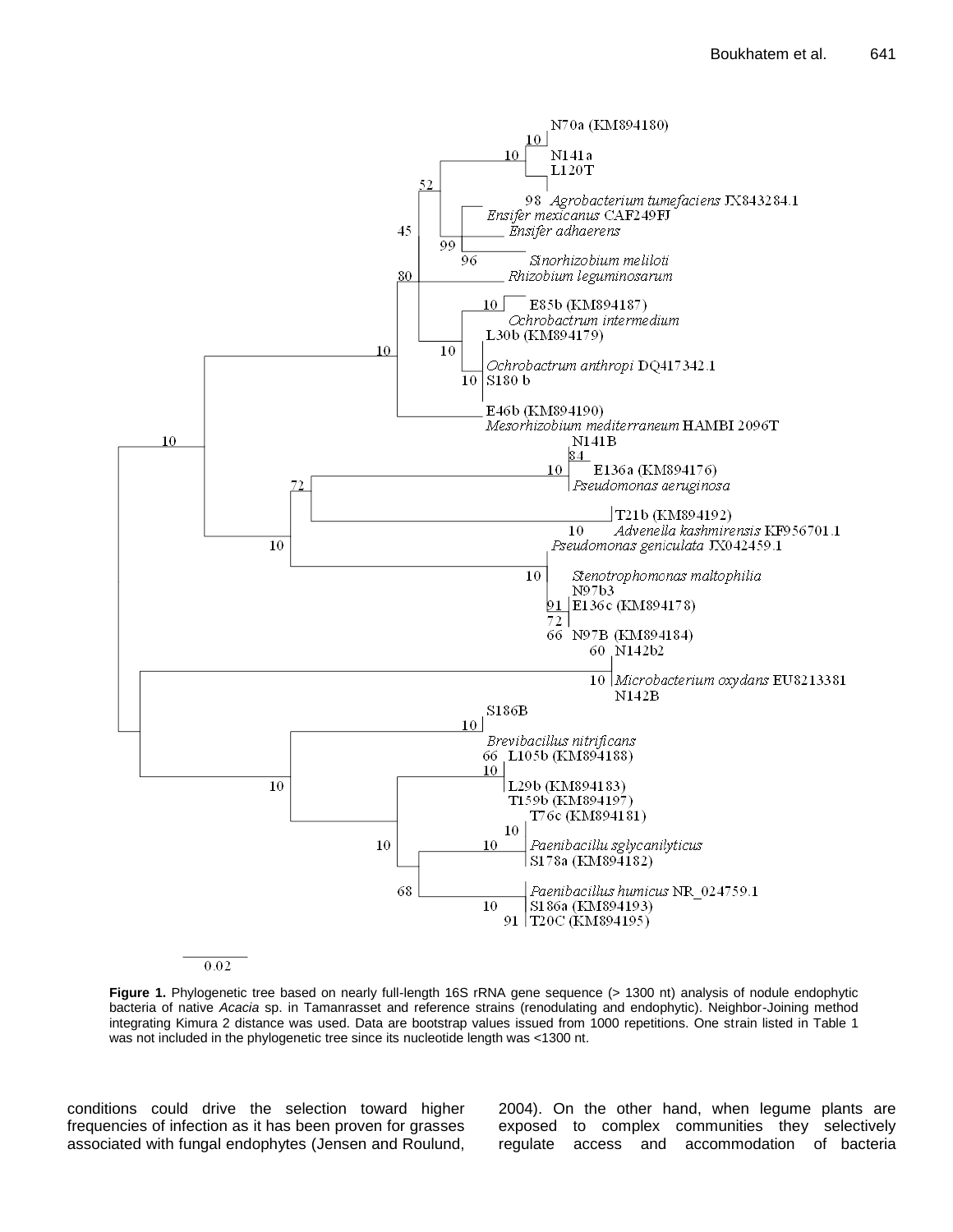

**Figure 2.** PCA representing the relationships between *in vitro* tolerance of nodular endophytic isolates to NaCl and high temperature and depth of sampling. Each dot corresponds to a single bacterial isolate from its site of sampling and is indicated by a symbol as follows: **D**: Djnen Biga; **il**: Oued In Deladj; **Ts**: Oued Tassena; **Ta**: Oued Tin Amezzejin; **ik**: Oued Idekel; **tg**: Oued Taghemout; **TA**: Oued Tan-Assennane, **in**: Oued In Tounin (Tasekra).

occupying the root nodule which is considered as a specialized environmental niche (Zgadzaj et al., 2015).

### **Plant host specificity**

*Acacia nilotica* presented the largest panel of endophytic diversity due to the highest number of isolates (8). It did not harbor the dominant genera *Paenibacillus* or *Ochrobactrum*. Only *A. ehrenbergia* and *A. nilotica* share more than one genus (*Stenotrophomonas* and *Pseudomonas*) (Figure 3). The hypothesis that differentplant species can be colonized by a different spectrum of endophytic bacteria was given by McInroy and Kloepper (1995) in experiments conducted on sweet corn and cotton. Another study (Izumi et al., 2004) performed on coniferous and deciduous tree species by comparing the most abundant cultivable bacteria in the rhizosphere and root samples suggested that root's endophytic bacteria may be in residence through a process of selection or by active colonization rather than by passive diffusion from the rhizosphere. There are influencing factors prior colonization including plantspecies-specific factors: root architecture, surface structure and root's exudates and non-plant factors like wounding or mycorhization. On the other hand after the root colonization, size of the intercellular space, nutrient composition within the apoplastic fluid and the plant's response to endophytic colonization are probably the main factors determining bacterial selectivity and thus the bacterial spectrum found inside the roots (Hallmann and Berg, 2006).

## **Conclusion**

Tamanrasset hosts a great biodiversity of native *Acacia*  spp. These trees are highly resistant to drought and survive under extremely harsh conditions. It is interesting to reveal bacterial diversity associated with their nodules, symbiotic and non-symbiotic, especially in this ecologically preserved and fragile ecosystem. The weak recovery of non nodulating bacteria gives rise to some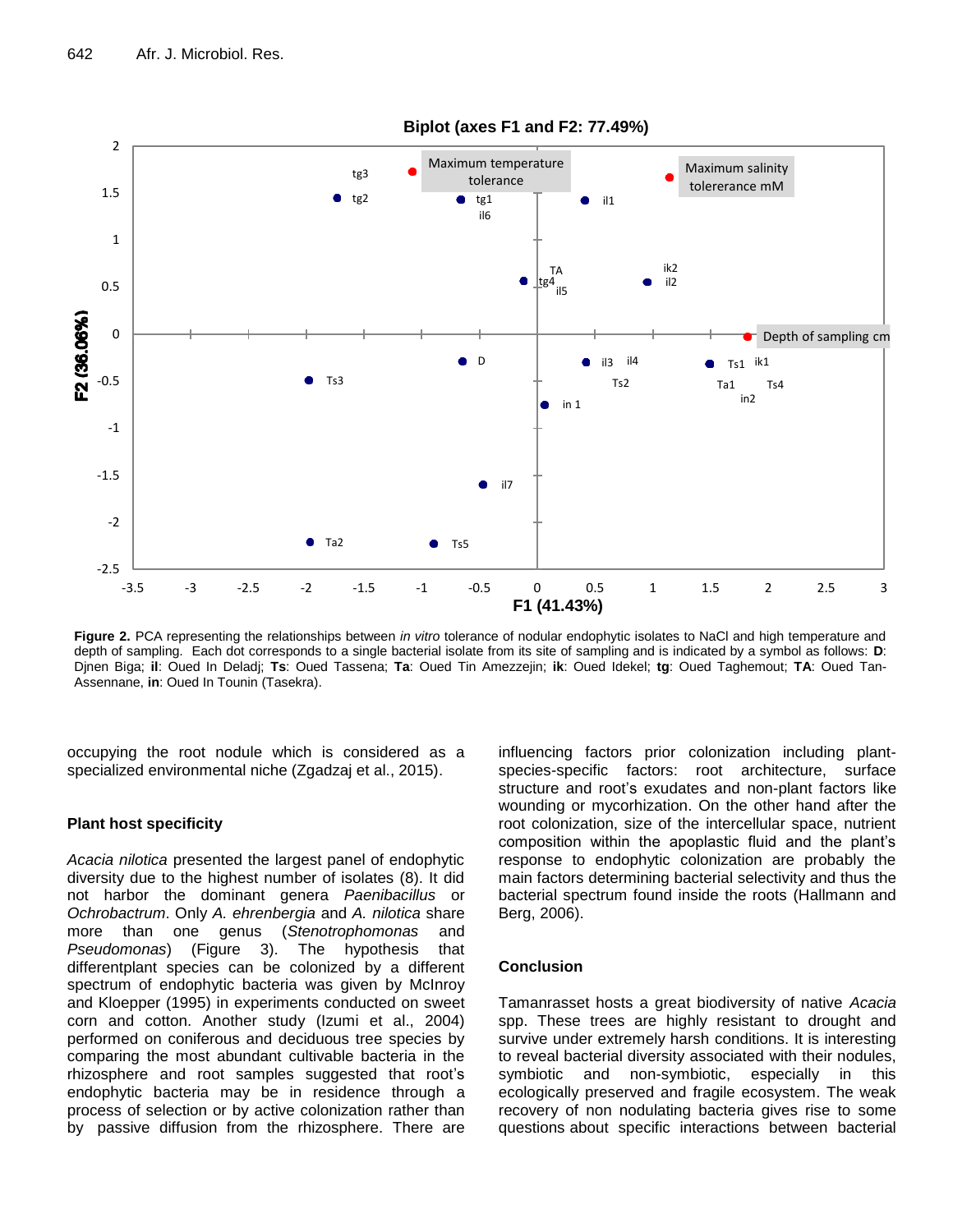

## Graphique symétrique (axes F1 et F2 : 72,39 %)

**Figure 3.** First factorial plane projection of FCA between endophytic bacterial taxa (circles), as defined from the 16S rRNA genebased phylogeny, and five *Acacia* species (triangles).

endophytes and symbionts which initiate nodules. We wonder if endophytic population size or metabolite production inhibits rhizobial growth. Even these nonsymbiotic endophytes did not show a PGP effects; other beneficial actions have to be investigated as their effect on seedling emergence, bio-control ability and production of metabolites with biotechnological uses.

## **Conflict of Interests**

The authors have not declared any conflict of interests.

#### **REFERENCES**

- Aserse, AA, Räsänen, LA, Aseffa, F, Hailemariam, A, Lindström, K (2013). Diversity of sporadic symbionts and non-symbiotic endophytic bacteria isolated from nodules of woody, shrub, and food legumes in Ethiopia. Appl. Microbiol. Biotechnol. 97(23):10117-34.
- [Ba](http://www.ncbi.nlm.nih.gov/pubmed?term=%22Ba%20S%22%5BAuthor%5D&itool=EntrezSystem2.PEntrez.Pubmed.Pubmed_ResultsPanel.Pubmed_RVAbstract) S[, Willems A,](http://www.ncbi.nlm.nih.gov/pubmed?term=%22Willems%20A%22%5BAuthor%5D&itool=EntrezSystem2.PEntrez.Pubmed.Pubmed_ResultsPanel.Pubmed_RVAbstract) [de Lajudie P,](http://www.ncbi.nlm.nih.gov/pubmed?term=%22de%20Lajudie%20P%22%5BAuthor%5D&itool=EntrezSystem2.PEntrez.Pubmed.Pubmed_ResultsPanel.Pubmed_RVAbstract) [Roche P,](http://www.ncbi.nlm.nih.gov/pubmed?term=%22Roche%20P%22%5BAuthor%5D&itool=EntrezSystem2.PEntrez.Pubmed.Pubmed_ResultsPanel.Pubmed_RVAbstract) [Jeder H,](http://www.ncbi.nlm.nih.gov/pubmed?term=%22Jeder%20H%22%5BAuthor%5D&itool=EntrezSystem2.PEntrez.Pubmed.Pubmed_ResultsPanel.Pubmed_RVAbstract) [Quatrini](http://www.ncbi.nlm.nih.gov/pubmed?term=%22Quatrini%20P%22%5BAuthor%5D&itool=EntrezSystem2.PEntrez.Pubmed.Pubmed_ResultsPanel.Pubmed_RVAbstract) P, [Neyra M,](http://www.ncbi.nlm.nih.gov/pubmed?term=%22Neyra%20M%22%5BAuthor%5D&itool=EntrezSystem2.PEntrez.Pubmed.Pubmed_ResultsPanel.Pubmed_RVAbstract)  [Ferro M,](http://www.ncbi.nlm.nih.gov/pubmed?term=%22Ferro%20M%22%5BAuthor%5D&itool=EntrezSystem2.PEntrez.Pubmed.Pubmed_ResultsPanel.Pubmed_RVAbstract) [Promé](http://www.ncbi.nlm.nih.gov/pubmed?term=%22Prom%C3%A9%20JC%22%5BAuthor%5D&itool=EntrezSystem2.PEntrez.Pubmed.Pubmed_ResultsPanel.Pubmed_RVAbstract) JC, [Gillis M,](http://www.ncbi.nlm.nih.gov/pubmed?term=%22Gillis%20M%22%5BAuthor%5D&itool=EntrezSystem2.PEntrez.Pubmed.Pubmed_ResultsPanel.Pubmed_RVAbstract) [Boivin-Masson](http://www.ncbi.nlm.nih.gov/pubmed?term=%22Boivin-Masson%20C%22%5BAuthor%5D&itool=EntrezSystem2.PEntrez.Pubmed.Pubmed_ResultsPanel.Pubmed_RVAbstract) C, [Lorquin](http://www.ncbi.nlm.nih.gov/pubmed?term=%22Lorquin%20J%22%5BAuthor%5D&itool=EntrezSystem2.PEntrez.Pubmed.Pubmed_ResultsPanel.Pubmed_RVAbstract) J (2002). Symbiotic and taxonomic diversity of rhizobia isolated from *Acacia tortilis* subsp. *raddiana* in Africa. Syst. Appl. Microbiol. 25 (1): 130-45.
- Bai Y, D'Aoust F, Smith DL, Driscoll BT (2002). Isolation of plantgrowth-promoting *Bacillus* strains from soybean root nodules. Can. J. Microbiol. 48:230-238.
- Benhizia Y, Benhizia H, Benguedouar A, Muresu R, Giacomini A, Squartini A (2004). Gamma proteobacteria can nodulate legumes of the genus *Hedysarum*. Syst. Appl. Microbiol*.*27: 462-468.
- Ben Romdhane, S, Nasr, H, Samba-Mbaye, R, Neyra, M and Ghorbal, MH (2005) Diversity of Acacia tortilis rhizobia revealed by PCR/RFLP on crushed root nodules in Tunisia. Ann. Microbiol. 55: 249-258.
- Boukhatem ZF, Domergue O, Bekki A, Merabet C, Sekkour S, Bouazza F, Duponnois R, de Lajudie P, Galiana A (2012). Symbiotic characterization and diversity of rhizobia associated with native and introduced acacias in arid and semi-arid regions in Algeria. FEMS Microbiol. Ecol. 80(3): 534-547.
- Broughton, WJ, Dilworth, MJ (1971). Control of Leghaemoglobin synthesis in snake beans. Biochem. J.125:1075-1080.
- Compant S, Clément S, Sessitsch A (2010). Plant growth-promoting bacteria in the rhizo- and endosphere of plants: Their role, colonization, mechanisms involved and prospects for utilization. Soil Biol. Biochem. 42: 669-678.
- de Lajudie P, Willems A, Nick G, Mohamed SH, Torck U, Coopman R, Filali-Maltouf A, Kersters K, Dreyfus B, Lindström K, Gillis K (1999). *Agrobacterium*bv. 1 strains isolated from nodules of tropical legumes. Syst. Appl. Microbiol. 22: 119-132.
- de Lajudie P, Willems A, Nick G, Moreira F, Molouba F, Hoste B, Torck U, Neyra M, Collins MT, Lindström K, Dreyfus B, Gillis M (1998). Characterization of tropical tree rhizobia and description of *Mesorhizobium plurifarium* sp. nov. Int. J. Syst. Bacteriol. 48:369-382.
- de Lajudie P, Willems A, Pot B, Dewettinck D, Maestrojuan G, Neyra M, Collins MD, Dreyfus B, Kesters K, Gillis M (1994). Polyphasic taxonomy of rhizobia: Emendation of the genus *Sinorhizobium* and description of *Sinorhizobium meliloti* comb. nov., *Sinorhizobium saheli* sp. nov., and *Sinorhizobium teranga* sp. nov. Int. J. Syst. Bacteriol. 44(4):715-733.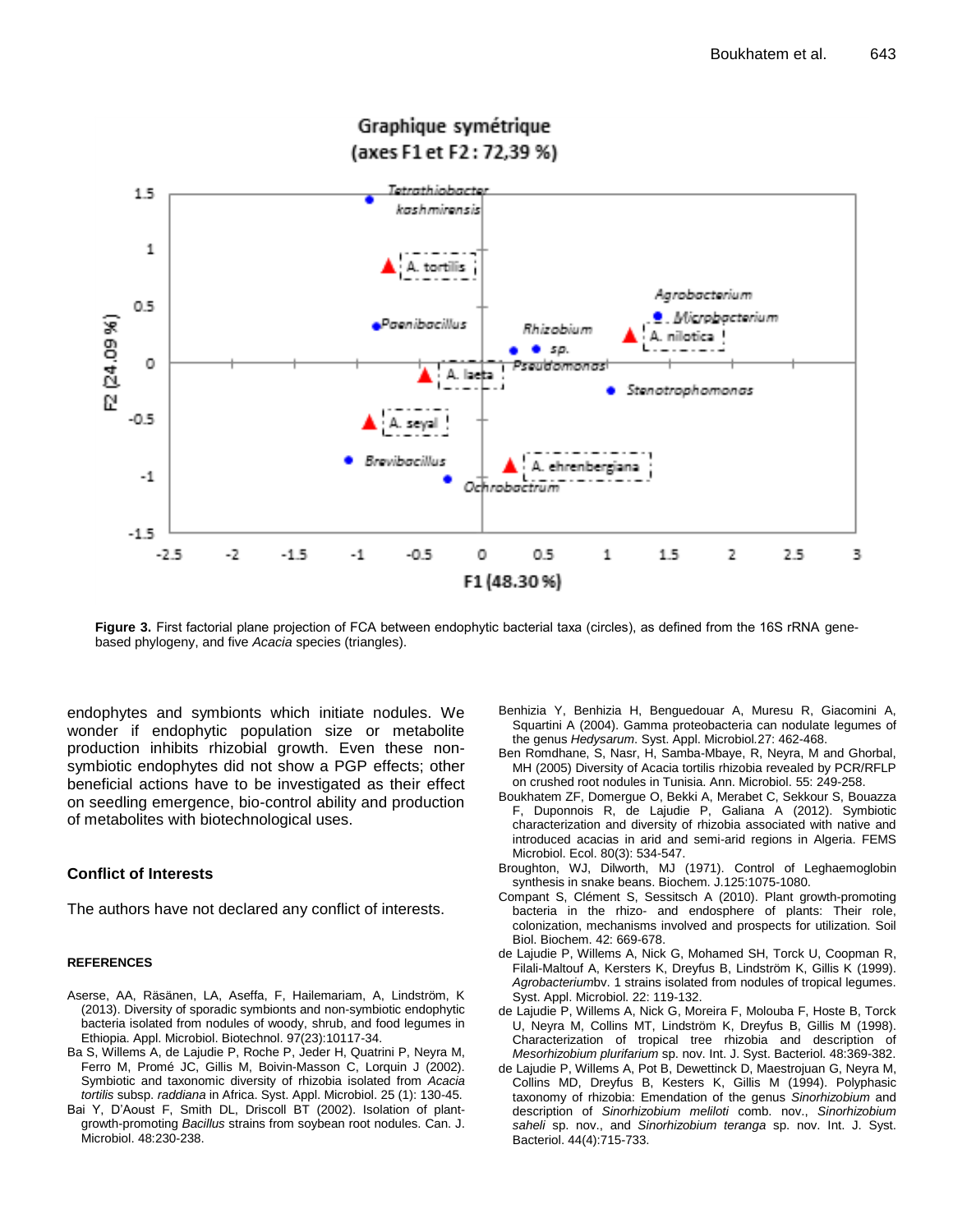- Dereeper A, Audic S, Claverie JM, Blanc G (2010). BLAST-EXPLORER helps you building datasets for phylogenetic analysis. BMC Evol. Biol. 12(10):8.
- Diouf D, Samba-Mbaye R, Lesueur D, Ba AT, Dreyfus B, de Lajudie P, Neyra M (2007). Genetic diversity of *Acacia seyal* Del. rhizobial populations indigenous to Senegalese soils in relation to salinity and pH of the sampling sites. Microb. Ecol*.* 54:553-566.
- Dupuy N, Willems A, Pot B, Dewettinck D, Vandenbruaene I, Maestrojuan G, Dreyfus B, Kersters K, Collins MD, Gillis M (1994). Phenotypic and genotypic characterization of bradyrhizobia nodulating the leguminous tree *Acacia albida*. Int. J. Syst. Bacteriol. 44: 461-473.
- Durand JH (1983). Les sols irrigables. Paris: Presses universitaires de France. 322 p.
- Farrand SK, van Berkum PB, Oger P (2003). *Agrobacterium* is a definable member of the family *Rhizobiaceae*. Int. J. Syst. Evol. Microbiol. 53:1681-1687.
- Gibson AH (1980). Methods for legumes in glasshouse of controlled environment cabinets. In Methods for Evaluating Biological Nitrogen Fixation. Eds by Bergersen, FJ, Wiley, J & Sons Ltd, Chichester, UK. pp. 139-184.
- Hallmann J, Quadt-Hallmann A, Mahafee WF, Kloepper JW (1997). Bacterial endophytes in agricultural crops. Can. J. Microbiol. 43:895- 914.
- Hallmann J, Berg G (2006). Spectrum and population dynamics of bacterial root endophytes. In Microbial Root Endophytes, eds. By Schulz, BJE et al., Springer-Verlag, Berlin. pp. 15-31.
- Hardoim PR, van Overbeek LS, Elsas JD (2008). Properties of bacterial endophytes and their proposed role in plant growth. Trends Microbiol. 16:463-471.
- Haukka K, Lindstrom K, Young JPW (1998). Three phylogenetic groups and *nod* A and *nif*H genes in *Sinorhizobium* and *Mesorhizobium* isolates from leguminous trees growing in Africa and Latin America. Appl. Environ. Microbiol.64:419-426.
- Hoque MS, Broadhurst LM, Thrall PH (2011). Genetic characterisation of root nodule bacteria associated with *Acacia salicina* and *A. stenophylla* (*Mimosaceae*) across South-Eastern Australia. Int. J. Syst. Evol. Microbiol. 61:299-309.
- Ibanez F, Angelini J, Taurian T, Tonelli ML, Fabra A (2009). Endophytic occupation of peanut nodules by opportunistic Gamma proteobacteria. Syst. Appl. Microbial. 32(1):49-55.
- Izumi H, Anderson IC, Killham K, Moore ER (2008). Diversity of predominant endophytic bacteria in European deciduous and coniferous trees. Can. J. Microbiol*.* 54:173-179.
- Jensen AMD, Roulund N (2004). Occurrence of *Neotyphodium* endophytes in permanent grassland with perennial ryegrass (*Lolium perenne*) in Denmark. Agric. Ecosyst. Environ. 104:419-429.
- Khbaya B, Neyra M, Normand P, Zerhari K, Filali-Maltouf A (1998). Genetic diversity and phylogeny of rhizobia that nodulate *Acacia* spp. in Morocco assessed by analysis of rRNA genes. Appl. Environ. Microbiol. 64:4912-4917.
- Kimura M (1980). A simple method for estimating evolutionary rates of base substitutions through comparative studies of nucleotide sequences. J. Mol. Evol*.*16:111-120.
- Li JH, Wang EN, Chen WF, Chen WX (2008). Genetic diversity and potential for promotion of plant growth detected in nodule endophytic bacteria of soybean grown in Heilongjiang province of China. Soil Biol. Biochem. 40(1): 238-246.
- McInroy SG, Campbell CD, Haukka KE, Odee DW, Sprent JI, Wang WJ, Young JPW, Sutherland JM (1999). Characterisation of rhizobia from African acacias and other tropical woody legumes using Biolog and partial 16S rRNA sequencing. FEMS Microbiol. Lett. 170: 111- 117.
- McInroy JA, Kloepper JW (1995). Survey of indigenous bacterial endophytes from cotton and sweet corn. Plant Soil.173:337-342.
- Mocali S, Bertelli E, Di Cello F, Mengoni A, Sfalanga A, Viliani F, Caciotti A, Tegli S, Surico G, Fani R (2013). Fluctuation of bacteria isolated from elm tissues during different seasons and from different plant organs. Res. Microbiol. 154:105-114.
- Muresu R, Polone E, Sulas L, Baldan B, Tondello A, Delogu G, Cappuccinelli P, Alberghini S, Benhizia Y, Benhizia H, Benguedouar A, Mori B, Calamassi R, Dazzo FB, Squartini A (2008). Coexistence

of predominantly non culturable rhizobia with diverse, endophytic bacterial taxa within nodules of wild legumes. FEMS Microbiol. Ecol. 63:383-400.

- Nick G, Jussila M, Hoste B, Niemi RM, Kaijalainen S, de Lajudie P, Gillis M, de Bruijn FJ, Lindström K (1999). Rhizobia isolated from root nodules of tropical leguminous trees characterized using DNA-DNA dot-blot hybridisation and rep-PCR genomic fingerprinting. Syst. Appl. Microbiol. 22:287-299.
- Normand P, Cournoyer B, Simonet, P, Nazaret, S (1992) Analysis of a ribosomal RNA operon in the actinomycete *Frankia*. Gene.111:119- 124.
- Odee DW, Haukka K, McInroy SG, Sprent JI, Sutherland JM, Young JPW (2002). Genetic and symbiotic characterization of rhizobia isolated from tree and herbaceous legumes grown in soils from ecologically diverse sites in Kenya. Soil Biol. Biochem. 34:801-811.
- ONM (2006). Agence Nationale de Météo online site: www.meteo.dz.

Ozenda P (1983). Flore du Sahara. (Eds) CNRS. 622 p.

- Palaniappan P, Chauhan PS, Saravanan VS, Anandham R, Sa T (2010). Isolation and characterization of plant growth promoting endophytic bacterial isolates from root nodule of *Lespedeza* sp. Biol. Fertil. Soils. 46(8):807-816.
- Sahki R, Boucheneb N, Sahki A (2004). Guide des principaux arbres et arbustes du Sahara central (Ahaggar et Tassili), eds by INRF. pp. 4- 24.
- Saitou N, Nei M (1987). The neighbor-joining method: A new method for constructing phylogenetic trees. Mol. Biol. Evol. 4:406-425.
- Sawada H, Kuykendall LD, Young M (2003). Changing concepts in the systematics of bacterial nitrogen-fixing legume symbionts. J. Gen. Appl. Microbiol. 49(3):155-179.
- Sprent JI (1989). Which steps are essential for the formation of functional legume nodules? New Phytol. 111(2):129-153.
- Stajković O, De Meyer, S, Miličić, B, Willems A, Delić, D (2009). Isolation and characterization of endophytic non-rhizobial bacteria from root nodules of alfalfa (*Medicago sativa* L.). Bot. Serb. 33(1):107-114.
- Sturz AV, Christie BR, Matheson BG, Nowak J (1997). Biodiversity of endophytic bacteria which colonized clover nodules, roots, stems and foliage and their influence on host growth. Biol. Fertil. Soils 25:13-19.
- Sy A, Giraud E, Jourand P, Garcia N, Willems A, de Lajudie P, Prin Y, Neyra M, Gillis M, Boivin-Masson C, Dreyfus B (2001). Methylotrophic Methylobacterium bacteria nodulate and fix nitrogen in symbiosis with legumes. J. Bacteriol. 183:214-220.
- [Tehei](http://www.ncbi.nlm.nih.gov/pubmed?term=Tehei%20M%5BAuthor%5D&cauthor=true&cauthor_uid=15951115) M, [Zaccai](http://www.ncbi.nlm.nih.gov/pubmed?term=Zaccai%20G%5BAuthor%5D&cauthor=true&cauthor_uid=15951115) G (2005). Adaptation to extreme environments: macromolecular dynamics in complex systems. Biochim. [Biophys.](http://www.ncbi.nlm.nih.gov/pubmed/15951115) [Acta](http://www.ncbi.nlm.nih.gov/pubmed/15951115)*.*1724(3):404-410.
- Thompson JD, Gibson TJ, Plewniak F, Jeanmougin F, Higgins DG (1997). The CLUSTAL\_X windows interface: flexible strategies for multiple sequence alignment aided by quality analysis tools*.* Nucleic Acids Res. 25:4876-4882.
- Thrall, PH, Slattery, OF, Broadhurst, LM, Bickford, S (2007) Geographic patterns of symbiont abundance and adaptation in native Australian *Acacia*–rhizobia interactions. J. Ecol. 95: 1110-1122.
- Tripathi AK, Verma SC, Ron EZ (2002). Molecular characterization of a salt-tolerant bacterial community in the rice rhizosphere. Res. Microbiol. 153:579-584.
- Velasquez E, Martinez-Hidalgo P, Carro L, Alonso P, Peix A, Trujillo M, Martinez-Molina E (2013) Nodular endophyte: an untapped diversity. In Beneficial Plant-microbial Interactions: Ecology and Applications, eds by González, MBR, Gonzalez-López, J, CRC Press, pp. 214- 236.
- Vincent JM (1970). A Manual for the Practical Study of Root-nodule Bacteria. Blackwell Scientific Publication, Oxford. 440 p.
- Wang ET, Tan ZY, Guo XW, Rodríguez-Duran R, Boll G, Martínez-Romero E (2006). Diverse endophytic bacteria isolated from a leguminous tree *Conzattia multixora* grown in Mexico. Arch. Microbiol. 186:251-259.
- Wilson D (1995). Endophyte the evolution of a term, and clarification of its use and definition. Oikos 73:274-276.
- Wolde-meskel E, Berg T, Peters NK, Frostegard A (2004). Nodulation status of native woody legumes, and phenotypic characteristics of associated rhizobia in soils of southern Ethiopia. Biol. Fertil. Soils 40:55-66.